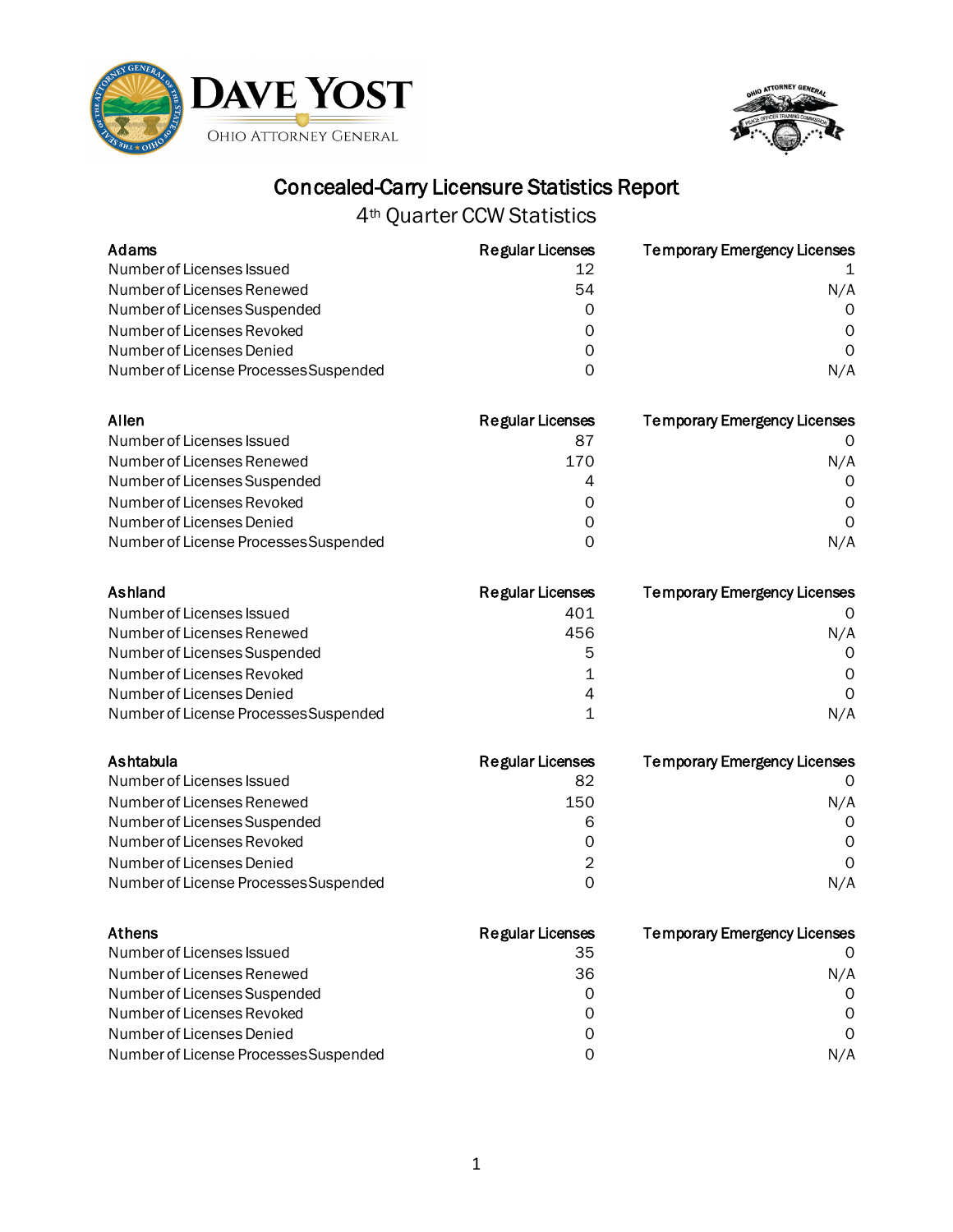



| Auglaize                              | <b>Regular Licenses</b> | <b>Temporary Emergency Licenses</b> |
|---------------------------------------|-------------------------|-------------------------------------|
| Number of Licenses Issued             | 95                      |                                     |
| Number of Licenses Renewed            | 103                     | N/A                                 |
| Number of Licenses Suspended          | 1                       | 0                                   |
| Number of Licenses Revoked            | 0                       | 0                                   |
| Number of Licenses Denied             | 0                       | $\Omega$                            |
| Number of License Processes Suspended | 0                       | N/A                                 |
| <b>Belmont</b>                        | <b>Regular Licenses</b> | <b>Temporary Emergency Licenses</b> |
| Number of Licenses Issued             | 27                      | Ő                                   |
| Number of Licenses Renewed            | 88                      | N/A                                 |
| Number of Licenses Suspended          | 0                       | $\Omega$                            |
| Number of Licenses Revoked            | 0                       | $\Omega$                            |
| Number of Licenses Denied             | 0                       | $\Omega$                            |
| Number of License Processes Suspended | 0                       | N/A                                 |
| <b>Brown</b>                          | <b>Regular Licenses</b> | <b>Temporary Emergency Licenses</b> |
| Number of Licenses Issued             | 89                      | 0                                   |
| Number of Licenses Renewed            | 123                     | N/A                                 |
| Number of Licenses Suspended          | 4                       | 0                                   |
| Number of Licenses Revoked            | 3                       | 0                                   |
| Number of Licenses Denied             | $\mathsf{O}\xspace$     | 0                                   |
| Number of License Processes Suspended | 0                       | N/A                                 |
| <b>Butler</b>                         | <b>Regular Licenses</b> | <b>Temporary Emergency Licenses</b> |
| Number of Licenses Issued             | 709                     | 0                                   |
| Number of Licenses Renewed            | 1,220                   | N/A                                 |
| Number of Licenses Suspended          | 5                       | 0                                   |
| Number of Licenses Revoked            | 0                       | 0                                   |
| Number of Licenses Denied             | 8                       | 0                                   |
| Number of License Processes Suspended | 0                       | N/A                                 |
| Carroll                               | <b>Regular Licenses</b> | <b>Temporary Emergency Licenses</b> |
| Number of Licenses Issued             | 41                      | 0                                   |
| Number of Licenses Renewed            | 86                      | N/A                                 |
| Number of Licenses Suspended          | 0                       | 0                                   |
| Number of Licenses Revoked            | 0                       | O                                   |
| Number of Licenses Denied             | 0                       | $\Omega$                            |
| Number of License Processes Suspended | 0                       | N/A                                 |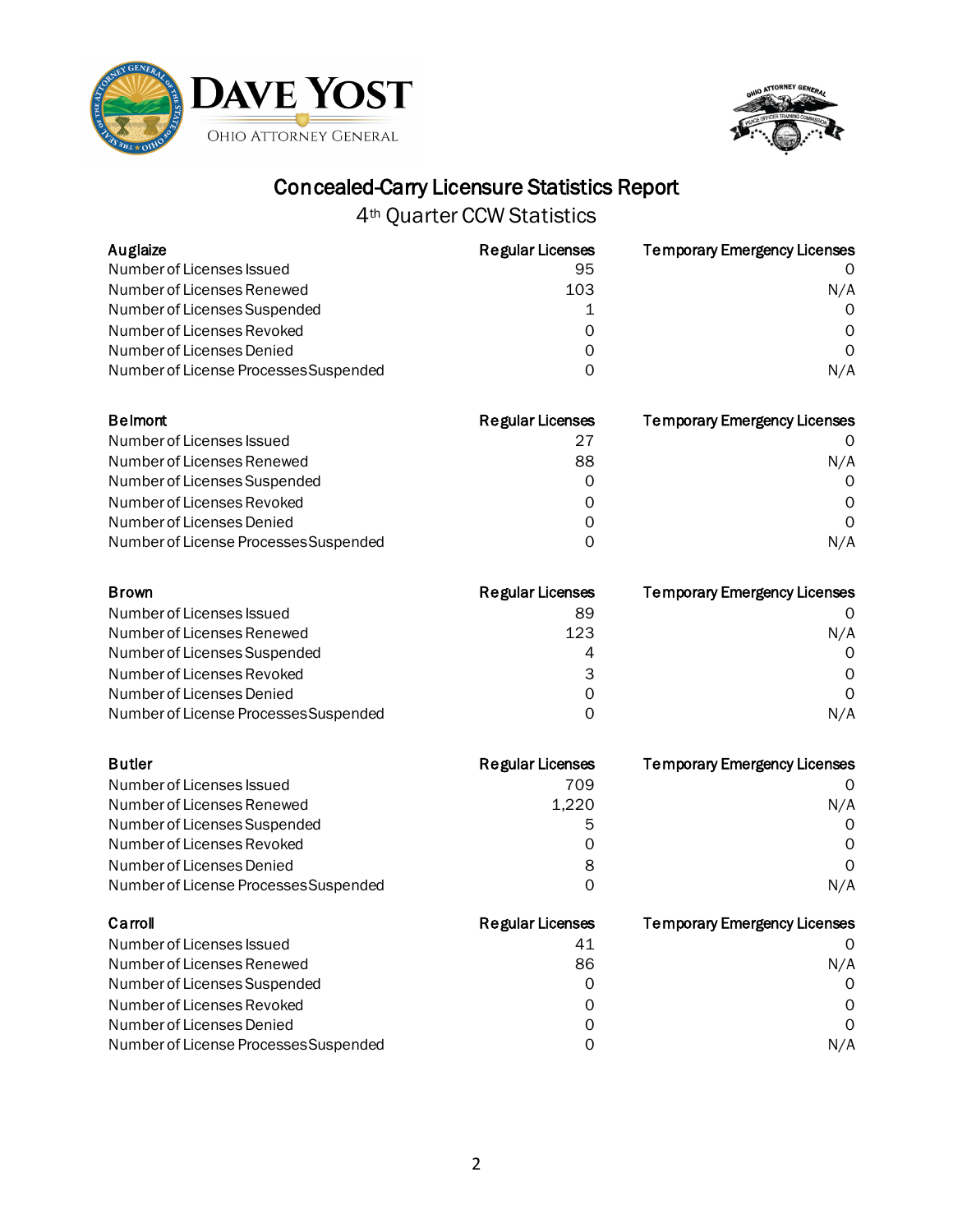



4th Quarter CCW Statistics

| Champaign                             | <b>Regular Licenses</b> | <b>Temporary Emergency Licenses</b> |
|---------------------------------------|-------------------------|-------------------------------------|
| Number of Licenses Issued             | 61                      | 0                                   |
| Number of Licenses Renewed            | 126                     | N/A                                 |
| Number of Licenses Suspended          | 2                       | $\Omega$                            |
| Number of Licenses Revoked            | 0                       | 0                                   |
| Number of Licenses Denied             | 1                       | 0                                   |
| Number of License Processes Suspended | $\Omega$                | N/A                                 |
| Clark                                 | <b>Regular Licenses</b> | <b>Temporary Emergency Licenses</b> |
| Number of Licenses Issued             | 104                     | 0                                   |
| Number of Licenses Renewed            | 169                     | N/A                                 |
| Number of Licenses Suspended          | 5                       | $\Omega$                            |
| Number of Licenses Revoked            | 0                       | 0                                   |
| Number of Licenses Denied             | 0                       | $\Omega$                            |
| Number of License Processes Suspended | 0                       | N/A                                 |
| Clermont                              | <b>Regular Licenses</b> | <b>Temporary Emergency Licenses</b> |
| Number of Licenses Issued             | 658                     | 2                                   |
| Number of Licenses Renewed            | 1,015                   | N/A                                 |
| Number of Licenses Suspended          | 27                      | 0                                   |
| Number of Licenses Revoked            | 7                       | $\Omega$                            |
| Number of Licenses Denied             | 29                      | $\Omega$                            |
| Number of License Processes Suspended | 0                       | N/A                                 |
| Clinton                               | <b>Regular Licenses</b> | <b>Temporary Emergency Licenses</b> |
| Number of Licenses Issued             | 155                     | 0                                   |
| Number of Licenses Renewed            | 193                     | N/A                                 |
| Number of Licenses Suspended          | 2                       | 0                                   |
| Number of Licenses Revoked            | $\mathbf 0$             | 0                                   |
| Number of Licenses Denied             | $\overline{2}$          | $\mathbf 0$                         |

| Columbiana                            | <b>Regular Licenses</b> | <b>Temporary Emergency Licenses</b> |
|---------------------------------------|-------------------------|-------------------------------------|
| Number of Licenses Issued             | 190                     |                                     |
| Number of Licenses Renewed            | 202                     | N/A                                 |
| Number of Licenses Suspended          | 2                       | $\Omega$                            |
| Number of Licenses Revoked            |                         | $\Omega$                            |
| Number of Licenses Denied             | 3                       | $\Omega$                            |
| Number of License Processes Suspended | O                       | N/A                                 |

Number of License Processes Suspended 0 0 0 0 0 0 N/A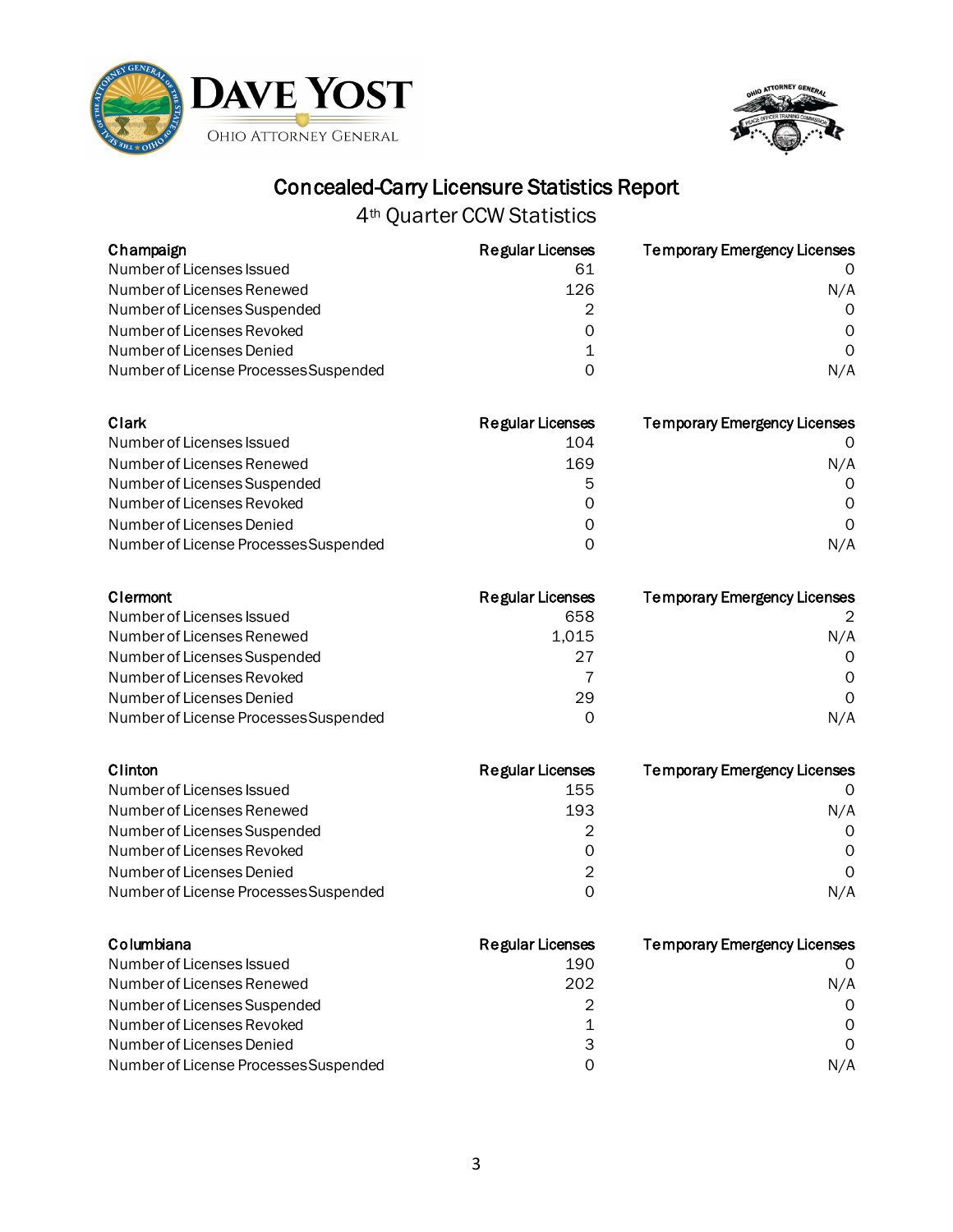



| Coshocton                             | <b>Regular Licenses</b> | <b>Temporary Emergency Licenses</b> |
|---------------------------------------|-------------------------|-------------------------------------|
| Number of Licenses Issued             | 65                      |                                     |
| Number of Licenses Renewed            | 55                      | N/A                                 |
| Number of Licenses Suspended          | 3                       | $\Omega$                            |
| Number of Licenses Revoked            | 0                       | $\Omega$                            |
| Number of Licenses Denied             | 0                       | $\Omega$                            |
| Number of License Processes Suspended | 0                       | N/A                                 |

| Crawford                              | <b>Regular Licenses</b> | <b>Temporary Emergency Licenses</b> |
|---------------------------------------|-------------------------|-------------------------------------|
| Number of Licenses Issued             | 16                      |                                     |
| Number of Licenses Renewed            | 72                      | N/A                                 |
| Number of Licenses Suspended          |                         | $\Omega$                            |
| Number of Licenses Revoked            | 0                       | $\Omega$                            |
| Number of Licenses Denied             | Ω                       | $\Omega$                            |
| Number of License Processes Suspended | O                       | N/A                                 |

| Cuyahoga                              | Regular Licenses | <b>Temporary Emergency Licenses</b> |
|---------------------------------------|------------------|-------------------------------------|
| Number of Licenses Issued             | 164              |                                     |
| Number of Licenses Renewed            | 217              | N/A                                 |
| Number of Licenses Suspended          | 8                | $\Omega$                            |
| Number of Licenses Revoked            | 0                | $\Omega$                            |
| Number of Licenses Denied             | 25               | $\Omega$                            |
| Number of License Processes Suspended | Ω                | N/A                                 |

| Darke                                 | <b>Regular Licenses</b> | <b>Temporary Emergency Licenses</b> |
|---------------------------------------|-------------------------|-------------------------------------|
| Number of Licenses Issued             | 76                      |                                     |
| Number of Licenses Renewed            | 166                     | N/A                                 |
| Number of Licenses Suspended          | 2                       | $\Omega$                            |
| Number of Licenses Revoked            | 0                       | 0                                   |
| Number of Licenses Denied             | Ω                       | $\Omega$                            |
| Number of License Processes Suspended | O                       | N/A                                 |

| Defiance                              | <b>Regular Licenses</b> | <b>Temporary Emergency Licenses</b> |
|---------------------------------------|-------------------------|-------------------------------------|
| Number of Licenses Issued             | 26                      |                                     |
| Number of Licenses Renewed            | 64                      | N/A                                 |
| Number of Licenses Suspended          | 0                       | $\Omega$                            |
| Number of Licenses Revoked            | 0                       | $\Omega$                            |
| Number of Licenses Denied             | Ω                       | $\Omega$                            |
| Number of License Processes Suspended | ი                       | N/A                                 |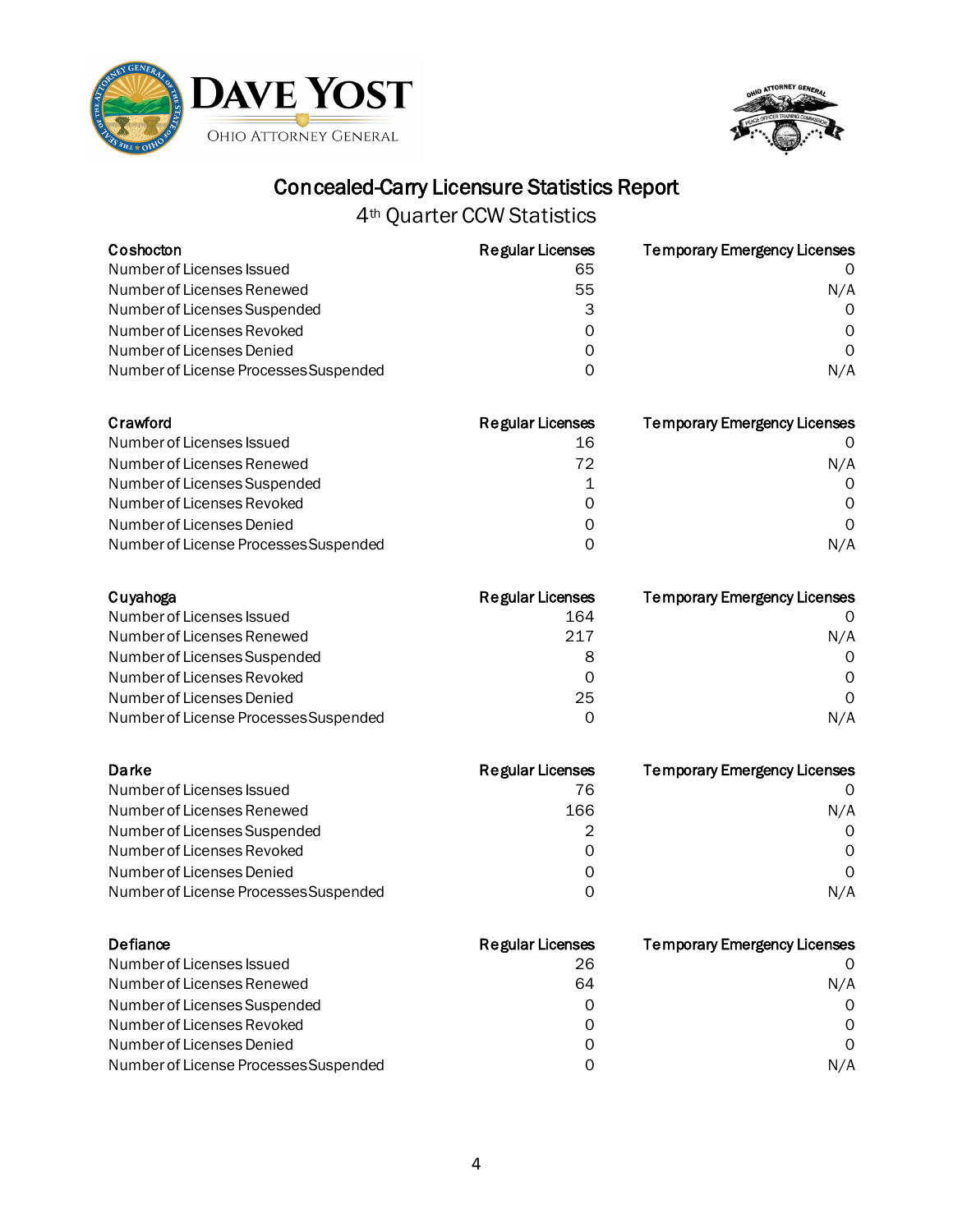



| <b>Delaware</b>                       | <b>Regular Licenses</b> | <b>Temporary Emergency Licenses</b> |
|---------------------------------------|-------------------------|-------------------------------------|
| Number of Licenses Issued             | 206                     |                                     |
| Number of Licenses Renewed            | 450                     | N/A                                 |
| Number of Licenses Suspended          | 3                       | $\Omega$                            |
| Number of Licenses Revoked            | 0                       | 0                                   |
| Number of Licenses Denied             | 2                       | 0                                   |
| Number of License Processes Suspended | 0                       | N/A                                 |
| Erie                                  | <b>Regular Licenses</b> | <b>Temporary Emergency Licenses</b> |
| Number of Licenses Issued             | 175                     |                                     |
| Number of Licenses Renewed            | 409                     | N/A                                 |
| Number of Licenses Suspended          | 8                       |                                     |

| Number of Licenses Suspended          |     |
|---------------------------------------|-----|
| Number of Licenses Revoked            |     |
| Number of Licenses Denied             |     |
| Number of License Processes Suspended | N/A |

| Fairfield                             | Regular Licenses | <b>Temporary Emergency Licenses</b> |
|---------------------------------------|------------------|-------------------------------------|
| Number of Licenses Issued             | 145              |                                     |
| Number of Licenses Renewed            | 354              | N/A                                 |
| Number of Licenses Suspended          | 5                | $\Omega$                            |
| Number of Licenses Revoked            | 2                | $\Omega$                            |
| Number of Licenses Denied             | 16               | $\Omega$                            |
| Number of License Processes Suspended | 4                | N/A                                 |

| Fayette                               | <b>Regular Licenses</b> | <b>Temporary Emergency Licenses</b> |
|---------------------------------------|-------------------------|-------------------------------------|
| Number of Licenses Issued             | 26                      |                                     |
| Number of Licenses Renewed            | 51                      | N/A                                 |
| Number of Licenses Suspended          | O                       | $\Omega$                            |
| Number of Licenses Revoked            | Ω                       | 0                                   |
| Number of Licenses Denied             | Ω                       | $\Omega$                            |
| Number of License Processes Suspended | O                       | N/A                                 |

| Franklin                              | Regular Licenses | <b>Temporary Emergency Licenses</b> |
|---------------------------------------|------------------|-------------------------------------|
| Number of Licenses Issued             | 1.456            | $\mathcal{P}$                       |
| Number of Licenses Renewed            | 1,531            | N/A                                 |
| Number of Licenses Suspended          | 47               | $\Omega$                            |
| Number of Licenses Revoked            | 15               | $\Omega$                            |
| Number of Licenses Denied             | 25               | $\Omega$                            |
| Number of License Processes Suspended | Ω                | N/A                                 |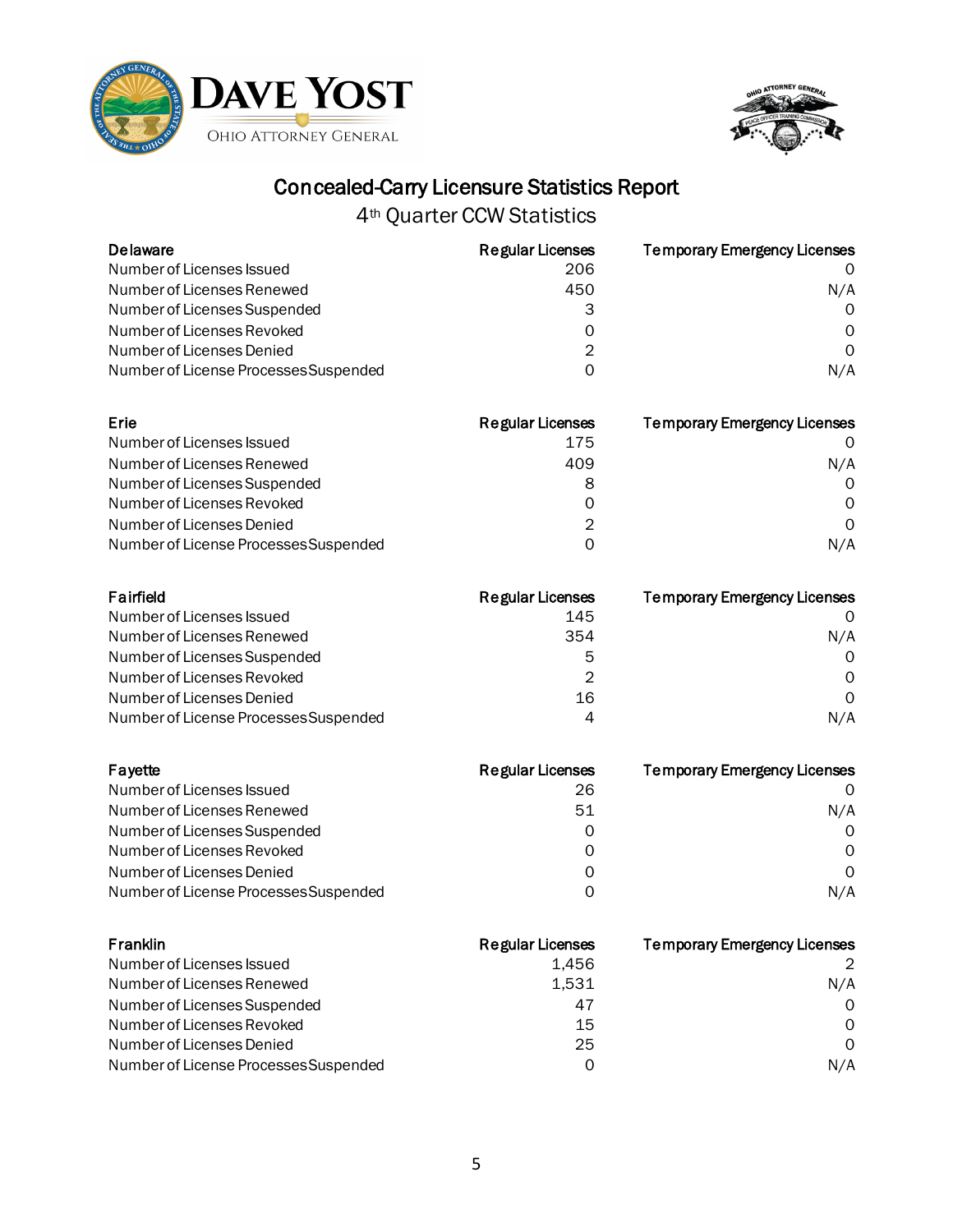



| <b>Fulton</b>                         | <b>Regular Licenses</b> | <b>Temporary Emergency Licenses</b> |
|---------------------------------------|-------------------------|-------------------------------------|
| Number of Licenses Issued             | 72                      | 0                                   |
| Number of Licenses Renewed            | 149                     | N/A                                 |
| Number of Licenses Suspended          | 0                       | 0                                   |
| Number of Licenses Revoked            | 0                       | 0                                   |
| Number of Licenses Denied             | $\mathbf 1$             | $\Omega$                            |
| Number of License Processes Suspended | $\Omega$                | N/A                                 |
| Gallia                                | <b>Regular Licenses</b> | <b>Temporary Emergency Licenses</b> |
| Number of Licenses Issued             | 22                      | O                                   |
| Number of Licenses Renewed            | 80                      | N/A                                 |
| Number of Licenses Suspended          | $\overline{2}$          | 0                                   |
| Number of Licenses Revoked            | $\overline{O}$          | 0                                   |
| Number of Licenses Denied             | 0                       | $\mathsf{O}$                        |
| Number of License Processes Suspended | 0                       | N/A                                 |
| Geauga                                | <b>Regular Licenses</b> | <b>Temporary Emergency Licenses</b> |
| Number of Licenses Issued             | 581                     | 0                                   |
| Number of Licenses Renewed            | 598                     | N/A                                 |
| Number of Licenses Suspended          | 5                       | 0                                   |
| Number of Licenses Revoked            | $\mathbf 0$             | $\Omega$                            |
| Number of Licenses Denied             | 24                      | $\mathsf{O}$                        |
| Number of License Processes Suspended | $\mathsf{O}$            | N/A                                 |
| Greene                                | <b>Regular Licenses</b> | <b>Temporary Emergency Licenses</b> |
| Number of Licenses Issued             | 389                     | 0                                   |
| Number of Licenses Renewed            | 532                     | N/A                                 |
| Number of Licenses Suspended          | 20                      | 0                                   |
| Number of Licenses Revoked            | 1                       | $\Omega$                            |
| Number of Licenses Denied             | 4                       | $\Omega$                            |
| Number of License Processes Suspended | $\mathbf{1}$            | N/A                                 |
| Guernsey                              | <b>Regular Licenses</b> | <b>Temporary Emergency Licenses</b> |
| Number of Licenses Issued             | 23                      | 0                                   |
| Number of Licenses Renewed            | 60                      | N/A                                 |

| Number of Licenses issued             | 23 |              |
|---------------------------------------|----|--------------|
| Number of Licenses Renewed            | 60 | N/A          |
| Number of Licenses Suspended          |    | 0            |
| Number of Licenses Revoked            |    | <sup>o</sup> |
| Number of Licenses Denied             |    | $\Omega$     |
| Number of License Processes Suspended |    | N/A          |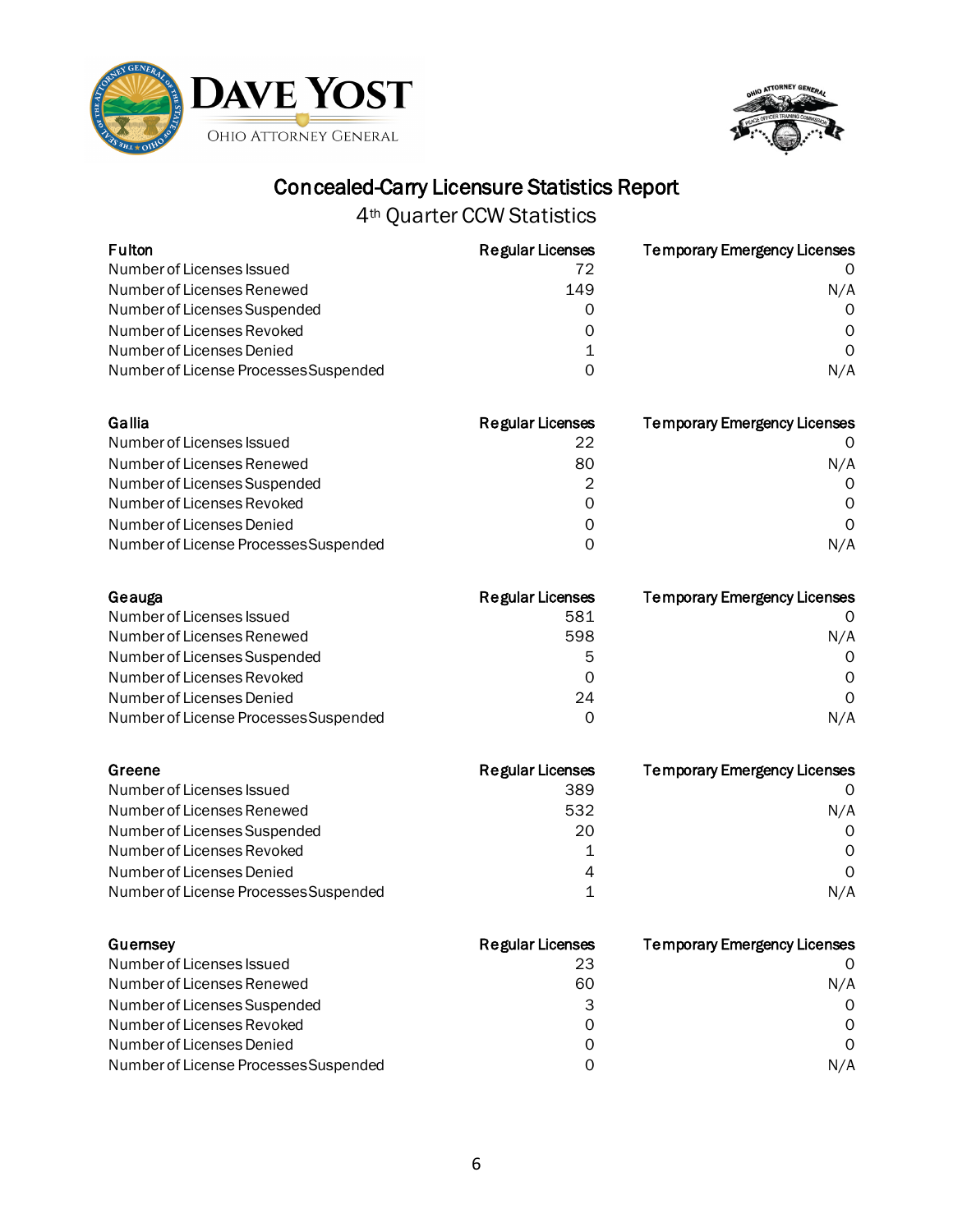



| Hamilton                              | <b>Regular Licenses</b> | <b>Temporary Emergency Licenses</b> |
|---------------------------------------|-------------------------|-------------------------------------|
| Number of Licenses Issued             | 402                     |                                     |
| Number of Licenses Renewed            | 537                     | N/A                                 |
| Number of Licenses Suspended          | 27                      | $\Omega$                            |
| Number of Licenses Revoked            | 4                       | $\Omega$                            |
| Number of Licenses Denied             | 3                       | $\Omega$                            |
| Number of License Processes Suspended | 0                       | N/A                                 |
| Hancock                               | <b>Padular Licences</b> | Tammranı Emardanov Licaneae         |

| Hancock                               | <b>Regular Licenses</b> | <b>Temporary Emergency Licenses</b> |
|---------------------------------------|-------------------------|-------------------------------------|
| Number of Licenses Issued             | 95                      |                                     |
| Number of Licenses Renewed            | 171                     | N/A                                 |
| Number of Licenses Suspended          | 6                       | $\Omega$                            |
| Number of Licenses Revoked            | Ω                       | $\Omega$                            |
| Number of Licenses Denied             | 4                       | $\Omega$                            |
| Number of License Processes Suspended | ი                       | N/A                                 |

| Hardin                                | Regular Licenses | <b>Temporary Emergency Licenses</b> |
|---------------------------------------|------------------|-------------------------------------|
| Number of Licenses Issued             | 42               |                                     |
| Number of Licenses Renewed            | 73               | N/A                                 |
| Number of Licenses Suspended          | 2                | $\Omega$                            |
| Number of Licenses Revoked            |                  | 0                                   |
| Number of Licenses Denied             | 1                | $\Omega$                            |
| Number of License Processes Suspended | ი                | N/A                                 |

| Harrison                              | <b>Regular Licenses</b> | <b>Temporary Emergency Licenses</b> |
|---------------------------------------|-------------------------|-------------------------------------|
| Number of Licenses Issued             | 74                      |                                     |
| Number of Licenses Renewed            | 87                      | N/A                                 |
| Number of Licenses Suspended          | O                       | $\Omega$                            |
| Number of Licenses Revoked            | O                       | 0                                   |
| Number of Licenses Denied             |                         | $\Omega$                            |
| Number of License Processes Suspended | ი                       | N/A                                 |

| Henry                                 | <b>Regular Licenses</b> | <b>Temporary Emergency Licenses</b> |
|---------------------------------------|-------------------------|-------------------------------------|
| Number of Licenses Issued             | 104                     |                                     |
| Number of Licenses Renewed            | 102                     | N/A                                 |
| Number of Licenses Suspended          | 3                       | $\Omega$                            |
| Number of Licenses Revoked            |                         | $\Omega$                            |
| Number of Licenses Denied             | 6                       | $\Omega$                            |
| Number of License Processes Suspended | ი                       | N/A                                 |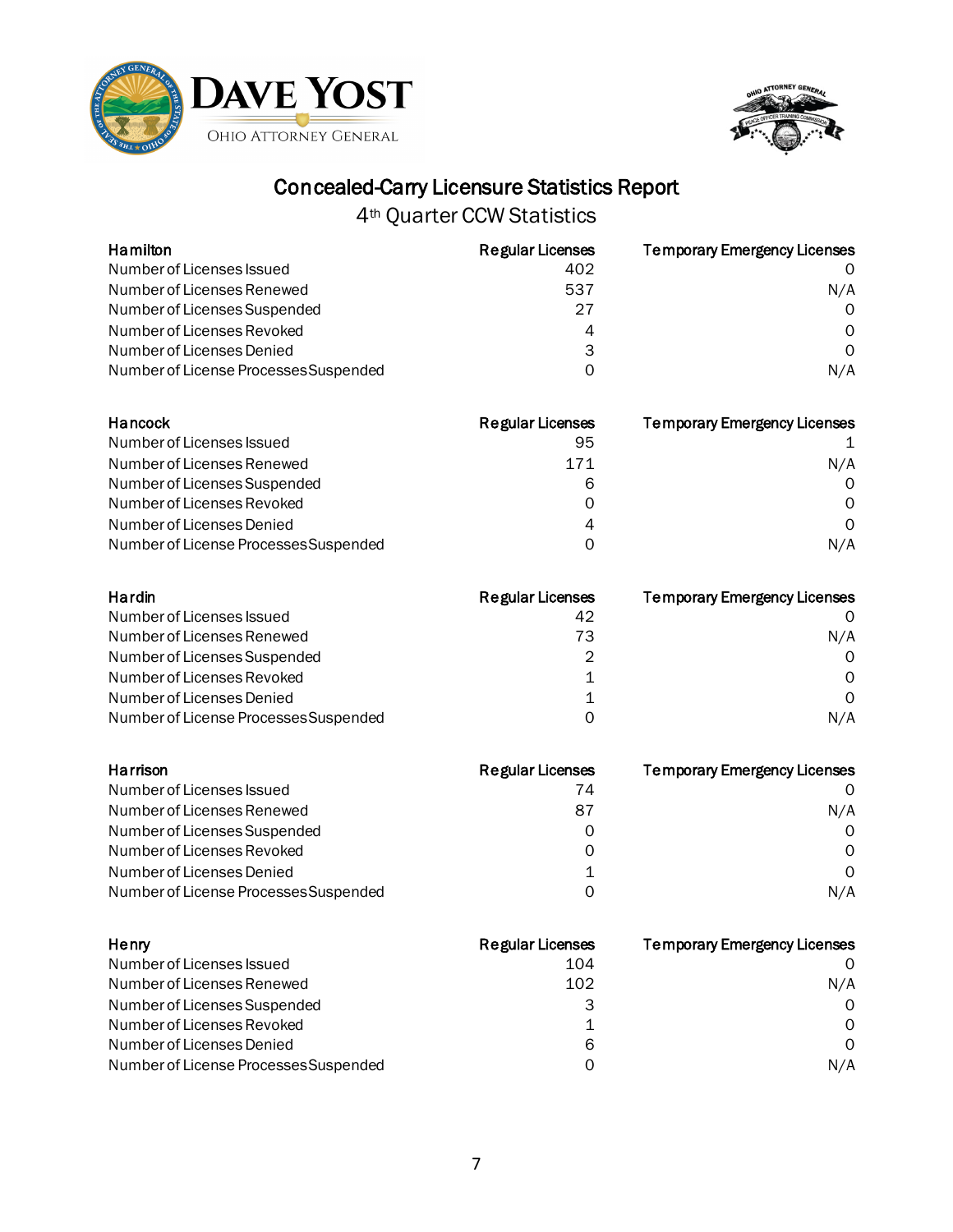



| Highland                              | <b>Regular Licenses</b> | <b>Temporary Emergency Licenses</b>                          |
|---------------------------------------|-------------------------|--------------------------------------------------------------|
| Number of Licenses Issued             | 91                      |                                                              |
| Number of Licenses Renewed            | 187                     | N/A                                                          |
| Number of Licenses Suspended          | 6                       | $\Omega$                                                     |
| Number of Licenses Revoked            | 3                       | $\Omega$                                                     |
| Number of Licenses Denied             | 2                       | $\Omega$                                                     |
| Number of License Processes Suspended | 0                       | N/A                                                          |
| the contractor of                     | Protocolouri de cuident | TE state and as a state Experimental and International state |

| Hocking                               | <b>Regular Licenses</b> | <b>Temporary Emergency Licenses</b> |
|---------------------------------------|-------------------------|-------------------------------------|
| Number of Licenses Issued             | 103                     |                                     |
| Number of Licenses Renewed            | 97                      | N/A                                 |
| Number of Licenses Suspended          | 5                       | $\Omega$                            |
| Number of Licenses Revoked            |                         | $\Omega$                            |
| Number of Licenses Denied             | Ω                       | $\Omega$                            |
| Number of License Processes Suspended |                         | N/A                                 |

| Holmes                                | Regular Licenses | <b>Temporary Emergency Licenses</b> |
|---------------------------------------|------------------|-------------------------------------|
| Number of Licenses Issued             | 24               |                                     |
| Number of Licenses Renewed            | 120              | N/A                                 |
| Number of Licenses Suspended          |                  | $\Omega$                            |
| Number of Licenses Revoked            | 0                | 0                                   |
| Number of Licenses Denied             | 2                | $\Omega$                            |
| Number of License Processes Suspended |                  | N/A                                 |

| Huron                                 | <b>Regular Licenses</b> | <b>Temporary Emergency Licenses</b> |
|---------------------------------------|-------------------------|-------------------------------------|
| Number of Licenses Issued             | 202                     |                                     |
| Number of Licenses Renewed            | 307                     | N/A                                 |
| Number of Licenses Suspended          | 10                      | $\Omega$                            |
| Number of Licenses Revoked            | 2                       | $\Omega$                            |
| Number of Licenses Denied             | 10                      | $\Omega$                            |
| Number of License Processes Suspended | Ω                       | N/A                                 |

| Jackson                               | <b>Regular Licenses</b> | <b>Temporary Emergency Licenses</b> |
|---------------------------------------|-------------------------|-------------------------------------|
| Number of Licenses Issued             | 43                      |                                     |
| Number of Licenses Renewed            | 77                      | N/A                                 |
| Number of Licenses Suspended          | 0                       | $\Omega$                            |
| Number of Licenses Revoked            | Ω                       | $\Omega$                            |
| Number of Licenses Denied             |                         | $\Omega$                            |
| Number of License Processes Suspended | ი                       | N/A                                 |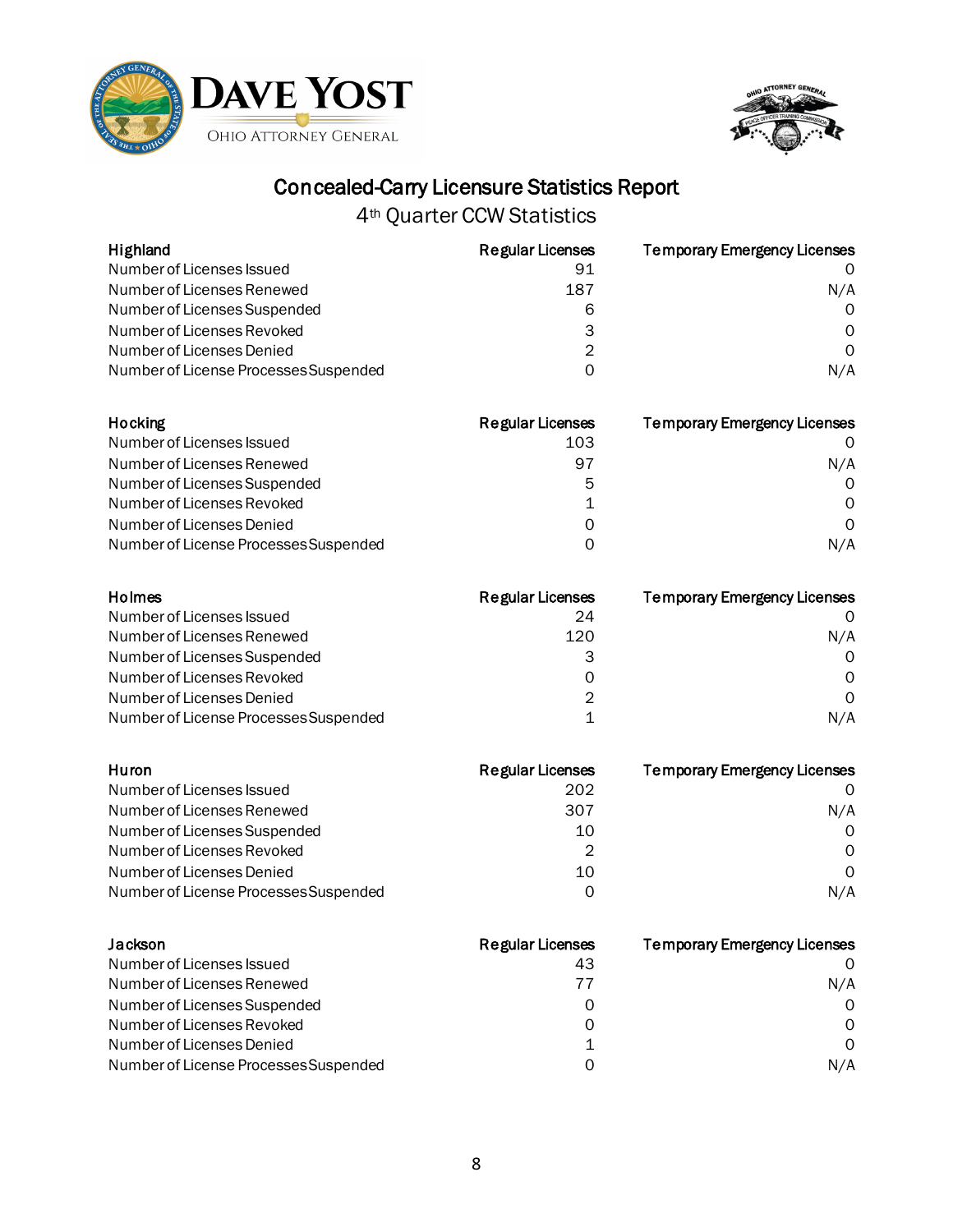



| <b>Jefferson</b>                      | <b>Regular Licenses</b> | <b>Temporary Emergency Licenses</b> |
|---------------------------------------|-------------------------|-------------------------------------|
| Number of Licenses Issued             | 48                      |                                     |
| Number of Licenses Renewed            | 134                     | N/A                                 |
| Number of Licenses Suspended          | O                       | $\Omega$                            |
| Number of Licenses Revoked            |                         | $\Omega$                            |
| Number of Licenses Denied             |                         | 0                                   |
| Number of License Processes Suspended |                         | N/A                                 |
| Knox                                  | <b>Regular Licenses</b> | <b>Temporary Emergency Licenses</b> |
| Number of Licenses Issued             |                         |                                     |
|                                       | 80                      |                                     |
| Number of Licenses Renewed            | 250                     | N/A                                 |
| Number of Licenses Suspended          |                         | $\Omega$                            |
| Number of Licenses Revoked            |                         | O                                   |
| Number of Licenses Denied             | 4                       | O                                   |

| Lake                                  | Regular Licenses | <b>Temporary Emergency Licenses</b> |
|---------------------------------------|------------------|-------------------------------------|
| Number of Licenses Issued             | 1,112            |                                     |
| Number of Licenses Renewed            | 1.048            | N/A                                 |
| Number of Licenses Suspended          | 25               | $\Omega$                            |
| Number of Licenses Revoked            | 13               | $\Omega$                            |
| Number of Licenses Denied             | 9                | $\Omega$                            |
| Number of License Processes Suspended | Ω                | N/A                                 |

| Lawrence                              | <b>Regular Licenses</b> | <b>Temporary Emergency Licenses</b> |
|---------------------------------------|-------------------------|-------------------------------------|
| Number of Licenses Issued             | 51                      |                                     |
| Number of Licenses Renewed            | 225                     | N/A                                 |
| Number of Licenses Suspended          | 2                       | $\Omega$                            |
| Number of Licenses Revoked            | $\Omega$                | 0                                   |
| Number of Licenses Denied             | Ω                       | $\Omega$                            |
| Number of License Processes Suspended | ი                       | N/A                                 |

| Licking                               | <b>Regular Licenses</b> | <b>Temporary Emergency Licenses</b> |
|---------------------------------------|-------------------------|-------------------------------------|
| Number of Licenses Issued             | 106                     |                                     |
| Number of Licenses Renewed            | 333                     | N/A                                 |
| Number of Licenses Suspended          | 5                       | $\Omega$                            |
| Number of Licenses Revoked            | 0                       | $\Omega$                            |
| Number of Licenses Denied             |                         | $\Omega$                            |
| Number of License Processes Suspended | Ω                       | N/A                                 |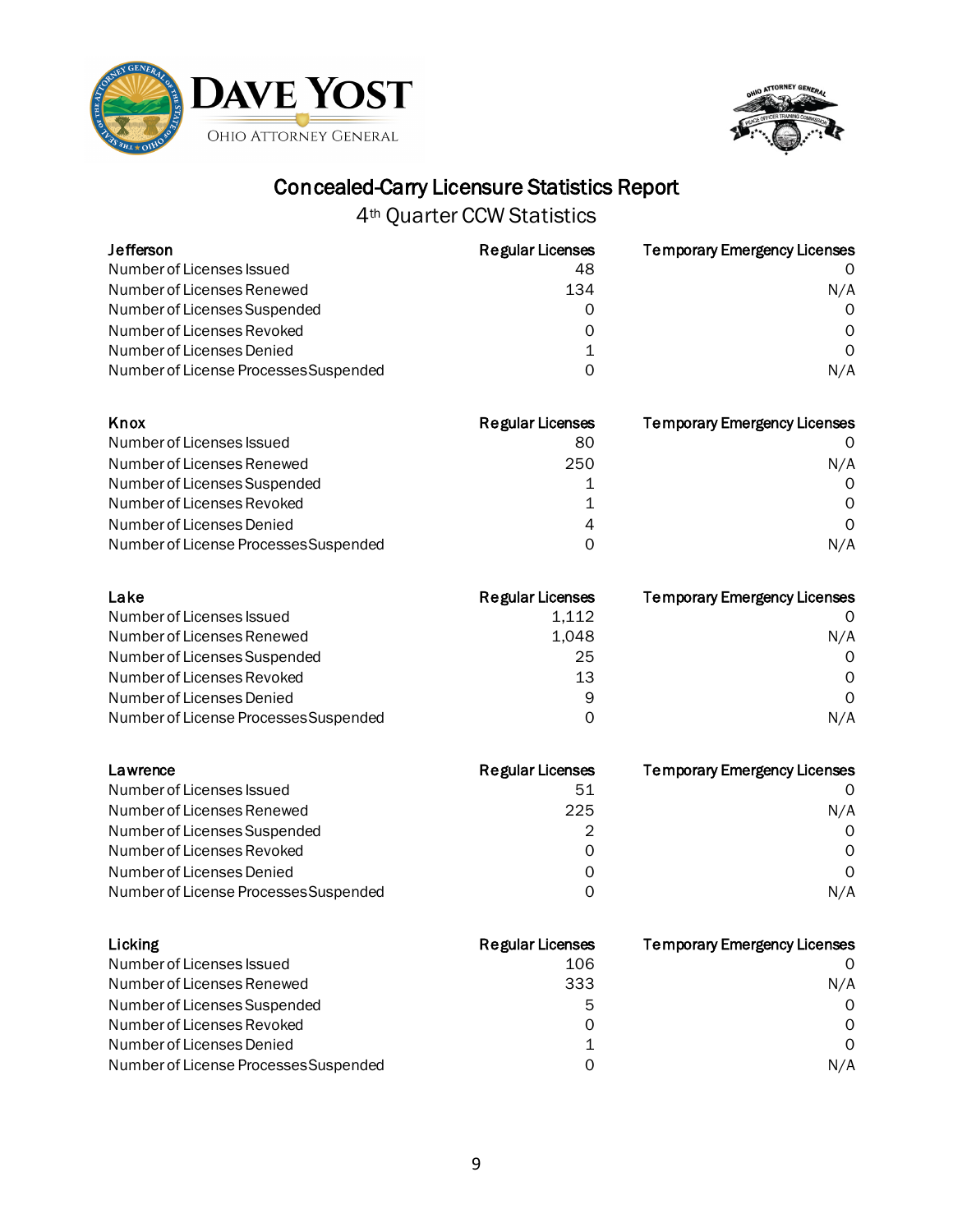



| Logan                                 | <b>Regular Licenses</b> | <b>Temporary Emergency Licenses</b> |
|---------------------------------------|-------------------------|-------------------------------------|
| Number of Licenses Issued             | 55                      |                                     |
| Number of Licenses Renewed            | 99                      | N/A                                 |
| Number of Licenses Suspended          |                         | O                                   |
| Number of Licenses Revoked            |                         | O                                   |
| Number of Licenses Denied             | O                       | 0                                   |
| Number of License Processes Suspended | O                       | N/A                                 |
| Lorain                                | <b>Regular Licenses</b> | <b>Temporary Emergency Licenses</b> |
| Number of Licenses Issued             | 85                      |                                     |
| Number of Licenses Renewed            | 208                     | N/A                                 |
| Number of Licenses Suspended          |                         | O                                   |
| Number of Licenses Revoked            |                         | O                                   |
| Number of Licenses Denied             | 2                       | $\Omega$                            |
| Number of License Processes Suspended | 0                       | N/A                                 |
|                                       |                         |                                     |

| Lucas                                 | <b>Regular Licenses</b> | <b>Temporary Emergency Licenses</b> |
|---------------------------------------|-------------------------|-------------------------------------|
| Number of Licenses Issued             | 427                     |                                     |
| Number of Licenses Renewed            | 439                     | N/A                                 |
| Number of Licenses Suspended          | 9                       | $\Omega$                            |
| Number of Licenses Revoked            | 2                       | $\Omega$                            |
| Number of Licenses Denied             | 35                      | $\Omega$                            |
| Number of License Processes Suspended | O                       | N/A                                 |

| Madison                               | <b>Regular Licenses</b> | <b>Temporary Emergency Licenses</b> |
|---------------------------------------|-------------------------|-------------------------------------|
| Number of Licenses Issued             | 405                     |                                     |
| Number of Licenses Renewed            | 431                     | N/A                                 |
| Number of Licenses Suspended          | 8                       | $\Omega$                            |
| Number of Licenses Revoked            | 2                       | $\Omega$                            |
| Number of Licenses Denied             | 18                      | $\Omega$                            |
| Number of License Processes Suspended | Ω                       | N/A                                 |

| Mahoning                              | <b>Regular Licenses</b> | <b>Temporary Emergency Licenses</b> |
|---------------------------------------|-------------------------|-------------------------------------|
| Number of Licenses Issued             | 304                     |                                     |
| Number of Licenses Renewed            | 506                     | N/A                                 |
| Number of Licenses Suspended          | 17                      | $\Omega$                            |
| Number of Licenses Revoked            | 29                      | $\Omega$                            |
| Number of Licenses Denied             | 45                      | $\Omega$                            |
| Number of License Processes Suspended | 0                       | N/A                                 |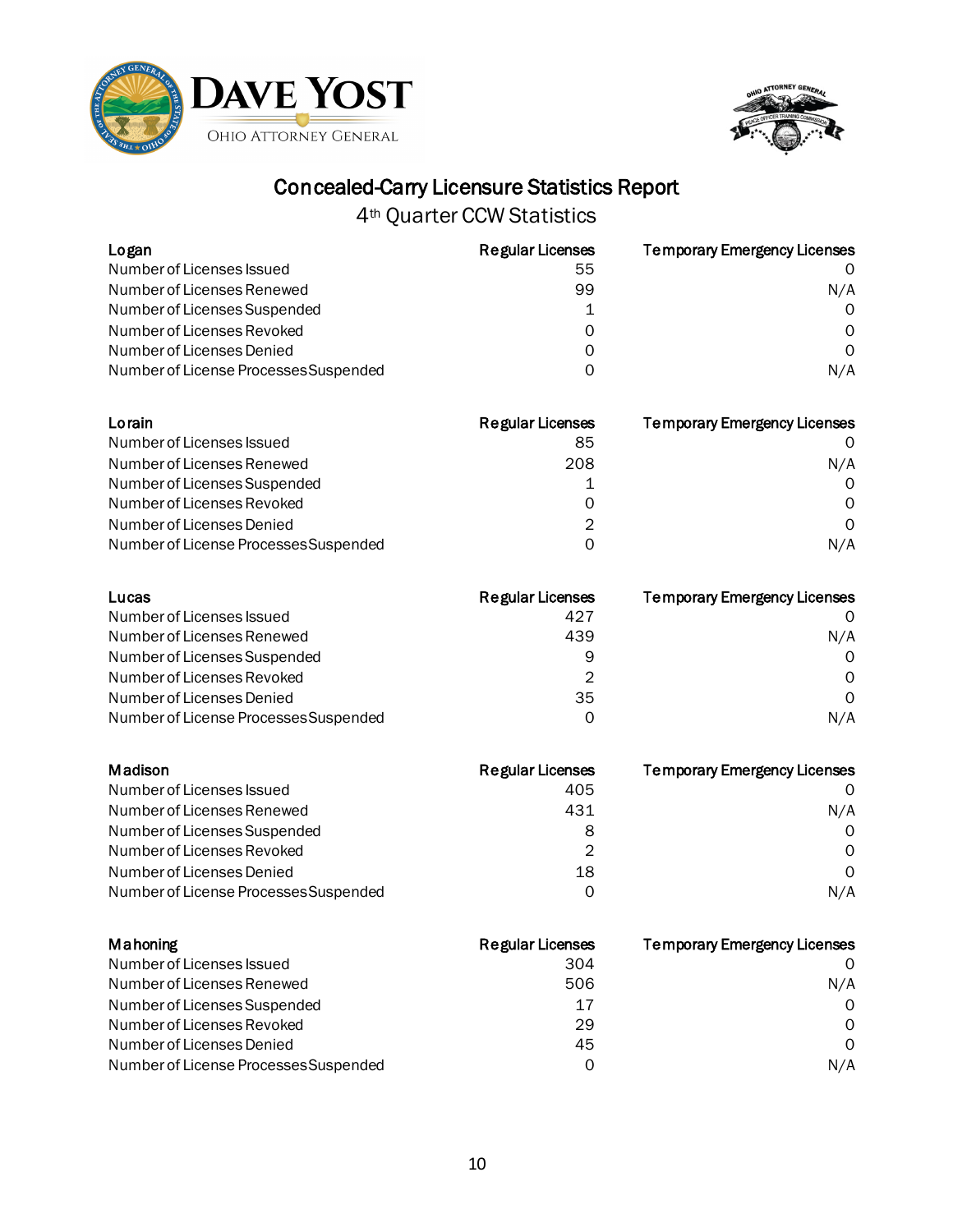



|                         | <b>Temporary Emergency Licenses</b> |
|-------------------------|-------------------------------------|
| 91                      |                                     |
| 139                     | N/A                                 |
| 4                       | $\Omega$                            |
| ი                       | O                                   |
|                         |                                     |
| 0                       | N/A                                 |
|                         |                                     |
| <b>Regular Licenses</b> | <b>Temporary Emergency Licenses</b> |
| 137                     |                                     |
| 354                     | N/A                                 |
| З                       | ∩                                   |
| 3                       | 0                                   |
|                         | 0                                   |
|                         | <b>Regular Licenses</b>             |

| Meigs                                 | Regular Licenses | <b>Temporary Emergency Licenses</b> |
|---------------------------------------|------------------|-------------------------------------|
| Number of Licenses Issued             | 28               |                                     |
| Number of Licenses Renewed            | 33               | N/A                                 |
| Number of Licenses Suspended          | Ω                | $\Omega$                            |
| Number of Licenses Revoked            | Ω                | 0                                   |
| Number of Licenses Denied             | 2                | $\Omega$                            |
| Number of License Processes Suspended | O                | N/A                                 |

| Mercer                                | <b>Regular Licenses</b> | <b>Temporary Emergency Licenses</b> |
|---------------------------------------|-------------------------|-------------------------------------|
| Number of Licenses Issued             | 71                      |                                     |
| Number of Licenses Renewed            | 146                     | N/A                                 |
| Number of Licenses Suspended          |                         | $\Omega$                            |
| Number of Licenses Revoked            | Ω                       | 0                                   |
| Number of Licenses Denied             | 2                       | $\Omega$                            |
| Number of License Processes Suspended | ი                       | N/A                                 |

| Miami                                 | <b>Regular Licenses</b> | <b>Temporary Emergency Licenses</b> |
|---------------------------------------|-------------------------|-------------------------------------|
| Number of Licenses Issued             | 160                     |                                     |
| Number of Licenses Renewed            | 209                     | N/A                                 |
| Number of Licenses Suspended          |                         | $\Omega$                            |
| Number of Licenses Revoked            | 0                       | $\Omega$                            |
| Number of Licenses Denied             | 2                       | $\Omega$                            |
| Number of License Processes Suspended | O                       | N/A                                 |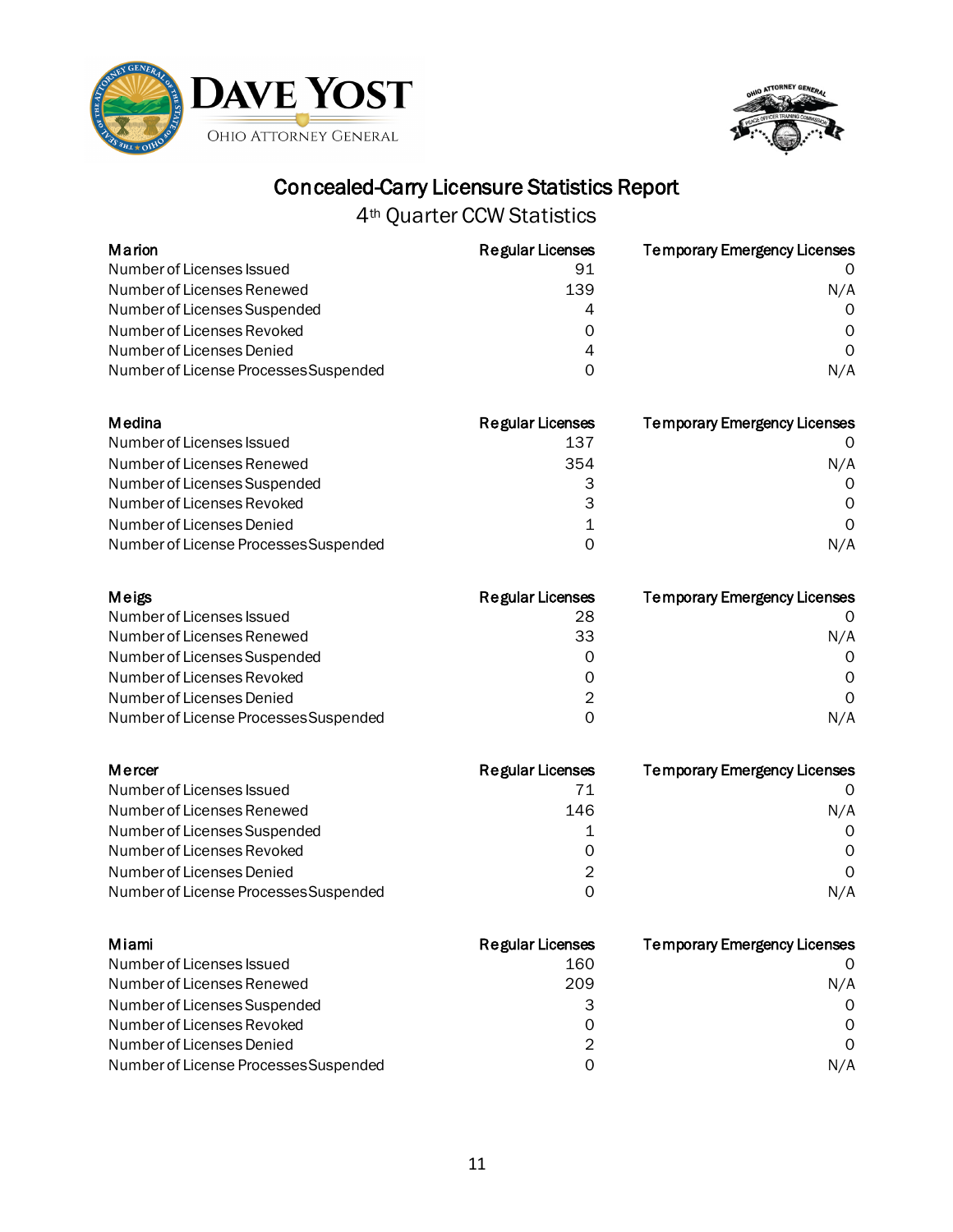



| Monroe                                | <b>Regular Licenses</b> | <b>Temporary Emergency Licenses</b> |
|---------------------------------------|-------------------------|-------------------------------------|
| Number of Licenses Issued             | 16                      |                                     |
| Number of Licenses Renewed            | 52                      | N/A                                 |
| Number of Licenses Suspended          |                         | $\Omega$                            |
| Number of Licenses Revoked            | 0                       | $\Omega$                            |
| Number of Licenses Denied             | 0                       | $\Omega$                            |
| Number of License Processes Suspended |                         | N/A                                 |

| <b>Montgomery</b>                     | <b>Regular Licenses</b> | <b>Temporary Emergency Licenses</b> |
|---------------------------------------|-------------------------|-------------------------------------|
| Number of Licenses Issued             | 520                     |                                     |
| Number of Licenses Renewed            | 1.173                   | N/A                                 |
| Number of Licenses Suspended          | 25                      | $\Omega$                            |
| Number of Licenses Revoked            |                         | $\Omega$                            |
| Number of Licenses Denied             | 28                      | $\Omega$                            |
| Number of License Processes Suspended | Ω                       | N/A                                 |

| Morgan                                | Regular Licenses | <b>Temporary Emergency Licenses</b> |
|---------------------------------------|------------------|-------------------------------------|
| Number of Licenses Issued             | 14               |                                     |
| Number of Licenses Renewed            | 46               | N/A                                 |
| Number of Licenses Suspended          | Ω                | $\Omega$                            |
| Number of Licenses Revoked            | 0                | 0                                   |
| Number of Licenses Denied             | 1                | $\Omega$                            |
| Number of License Processes Suspended | O                | N/A                                 |

| Morrow                                | <b>Regular Licenses</b> | <b>Temporary Emergency Licenses</b> |
|---------------------------------------|-------------------------|-------------------------------------|
| Number of Licenses Issued             | 132                     |                                     |
| Number of Licenses Renewed            | 196                     | N/A                                 |
| Number of Licenses Suspended          |                         | $\Omega$                            |
| Number of Licenses Revoked            |                         | 0                                   |
| Number of Licenses Denied             | 4                       | $\Omega$                            |
| Number of License Processes Suspended | O                       | N/A                                 |

| Muskingum                             | <b>Regular Licenses</b> | <b>Temporary Emergency Licenses</b> |
|---------------------------------------|-------------------------|-------------------------------------|
| Number of Licenses Issued             | 108                     |                                     |
| Number of Licenses Renewed            | 220                     | N/A                                 |
| Number of Licenses Suspended          | 10                      | $\Omega$                            |
| Number of Licenses Revoked            | 2                       | $\Omega$                            |
| Number of Licenses Denied             |                         | $\Omega$                            |
| Number of License Processes Suspended | ი                       | N/A                                 |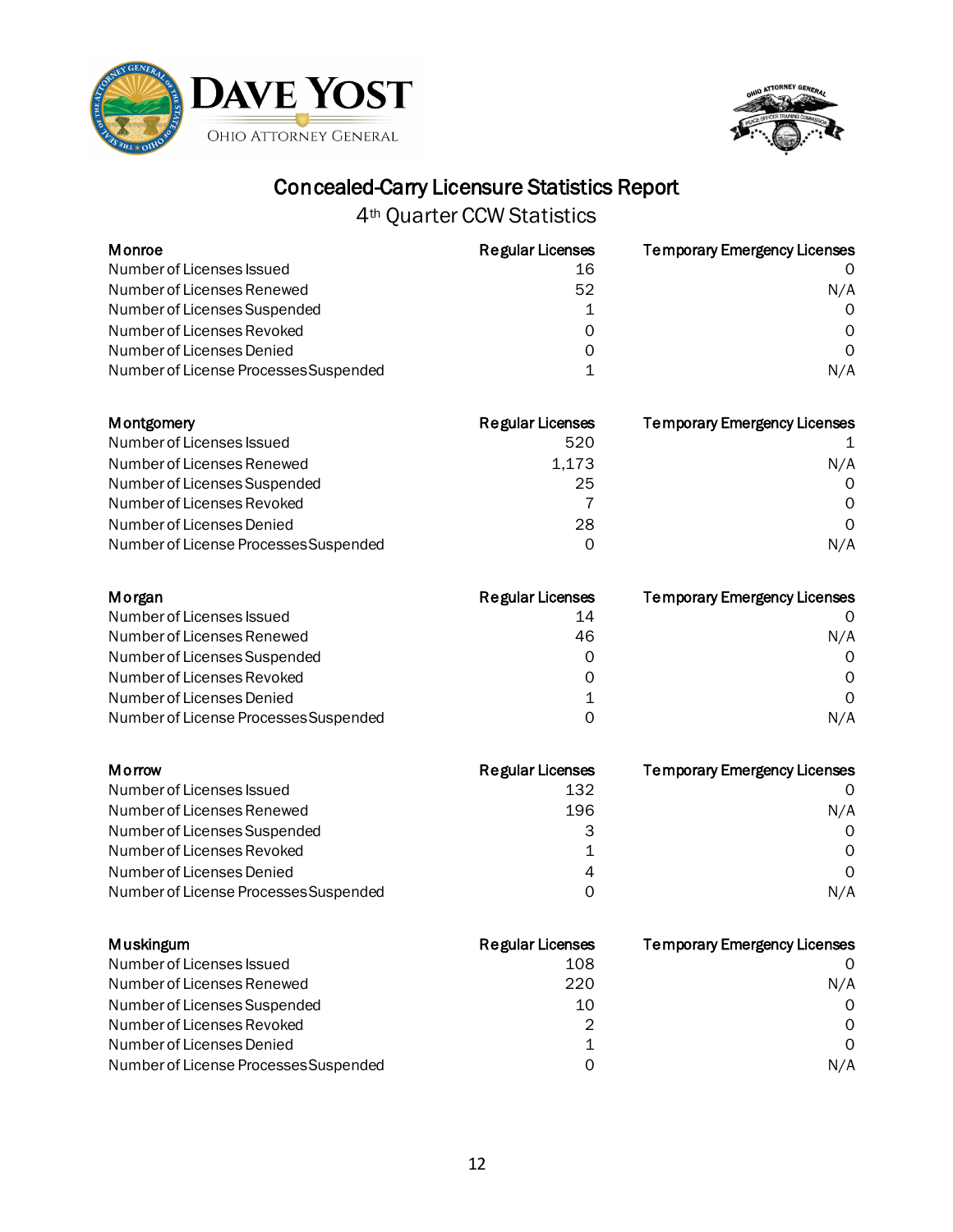



| <b>Noble</b>                          | <b>Regular Licenses</b> | <b>Temporary Emergency Licenses</b> |
|---------------------------------------|-------------------------|-------------------------------------|
| Number of Licenses Issued             | 13                      |                                     |
| Number of Licenses Renewed            | 41                      | N/A                                 |
| Number of Licenses Suspended          | 0                       | $\Omega$                            |
| Number of Licenses Revoked            | 0                       | $\Omega$                            |
| Number of Licenses Denied             | 1                       | $\Omega$                            |
| Number of License Processes Suspended | 0                       | N/A                                 |
| Ottawa                                | <b>Regular Licenses</b> | <b>Temporary Emergency Licenses</b> |
| Number of Licenses Issued             | 157                     |                                     |

| Number of Licenses Renewed            | 198 | N/A |
|---------------------------------------|-----|-----|
| Number of Licenses Suspended          | 4   |     |
| Number of Licenses Revoked            |     |     |
| Number of Licenses Denied             |     |     |
| Number of License Processes Suspended | Δ   | N/A |

| Paulding                              | Regular Licenses | <b>Temporary Emergency Licenses</b> |
|---------------------------------------|------------------|-------------------------------------|
| Number of Licenses Issued             | 13               |                                     |
| Number of Licenses Renewed            | 62               | N/A                                 |
| Number of Licenses Suspended          |                  | $\Omega$                            |
| Number of Licenses Revoked            | 0                | 0                                   |
| Number of Licenses Denied             | 1                | $\Omega$                            |
| Number of License Processes Suspended | ი                | N/A                                 |

| Perry                                 | <b>Regular Licenses</b> | <b>Temporary Emergency Licenses</b> |
|---------------------------------------|-------------------------|-------------------------------------|
| Number of Licenses Issued             | 34                      |                                     |
| Number of Licenses Renewed            | 116                     | N/A                                 |
| Number of Licenses Suspended          | 4                       | $\Omega$                            |
| Number of Licenses Revoked            | O                       | 0                                   |
| Number of Licenses Denied             | 2                       | $\Omega$                            |
| Number of License Processes Suspended | ი                       | N/A                                 |

| Pickaway                              | <b>Regular Licenses</b> | <b>Temporary Emergency Licenses</b> |
|---------------------------------------|-------------------------|-------------------------------------|
| Number of Licenses Issued             | 124                     |                                     |
| Number of Licenses Renewed            | 123                     | N/A                                 |
| Number of Licenses Suspended          | O                       | $\Omega$                            |
| Number of Licenses Revoked            |                         | $\Omega$                            |
| Number of Licenses Denied             | Ω                       | $\Omega$                            |
| Number of License Processes Suspended | ი                       | N/A                                 |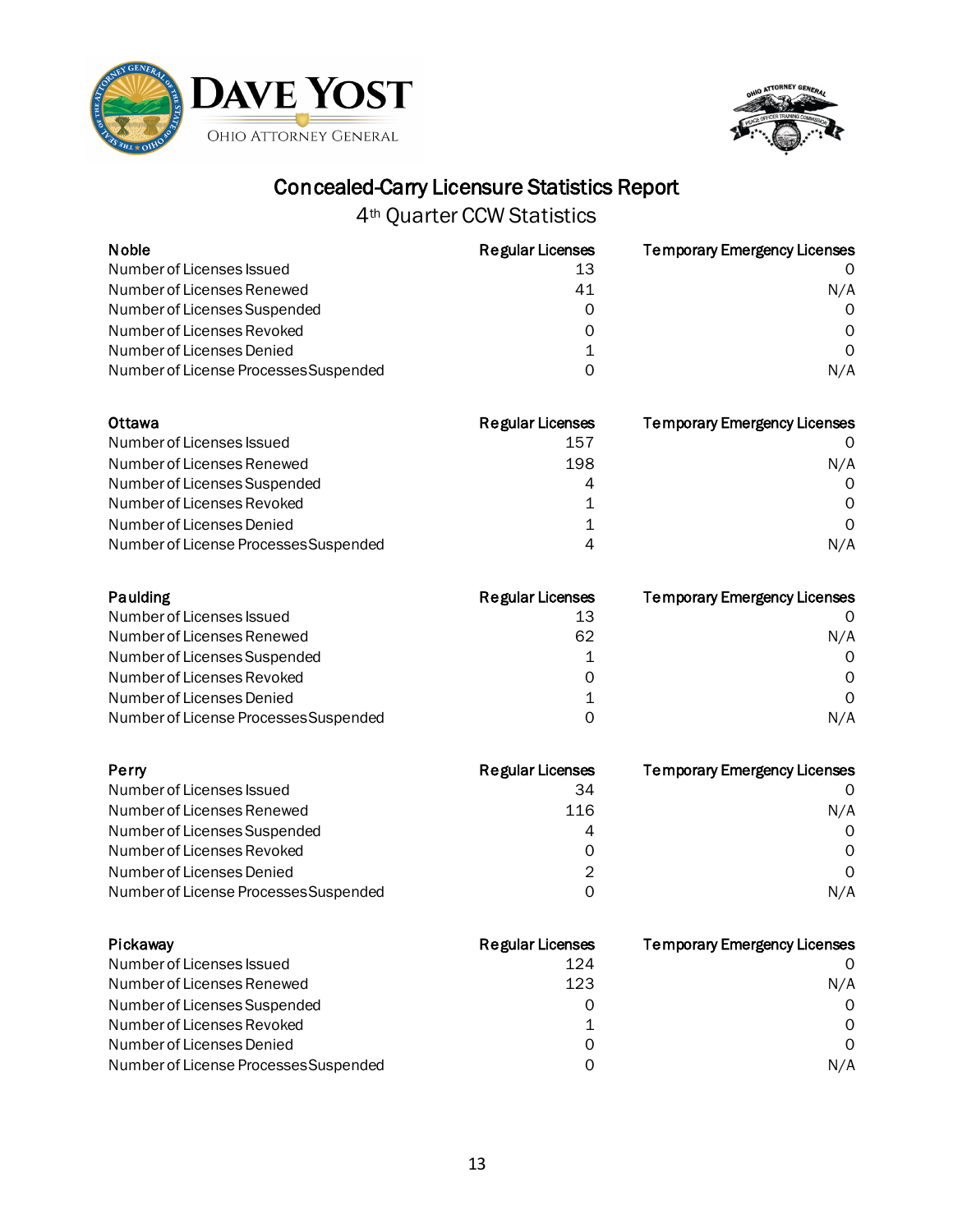



| <b>Pike</b>                           | <b>Regular Licenses</b> | <b>Temporary Emergency Licenses</b> |
|---------------------------------------|-------------------------|-------------------------------------|
| Number of Licenses Issued             | 9                       | O                                   |
| Number of Licenses Renewed            | 58                      | N/A                                 |
| Number of Licenses Suspended          | 0                       | 0                                   |
| Number of Licenses Revoked            | 0                       | 0                                   |
| Number of Licenses Denied             | 0                       | $\Omega$                            |
| Number of License Processes Suspended | 0                       | N/A                                 |
|                                       |                         |                                     |
| Portage                               | <b>Regular Licenses</b> | <b>Temporary Emergency Licenses</b> |
| Number of Licenses Issued             | 434                     | 0                                   |
| Number of Licenses Renewed            | 601                     | N/A                                 |
| Number of Licenses Suspended          | 15                      | 0                                   |
| Number of Licenses Revoked            | 0                       | Ω                                   |
| Number of Licenses Denied             | 27                      | 0                                   |
| Number of License Processes Suspended | 15                      | N/A                                 |
| Preble                                | <b>Regular Licenses</b> | <b>Temporary Emergency Licenses</b> |
| Number of Licenses Issued             | 124                     | 0                                   |
| Number of Licenses Renewed            | 292                     | N/A                                 |
| Number of Licenses Suspended          | 0                       | 0                                   |
| Number of Licenses Revoked            | 0                       | 0                                   |
| Number of Licenses Denied             | 0                       | $\Omega$                            |
| Number of License Processes Suspended | 0                       | N/A                                 |
| Putnam                                | <b>Regular Licenses</b> | <b>Temporary Emergency Licenses</b> |
| Number of Licenses Issued             | 24                      | 0                                   |
| Number of Licenses Renewed            | 67                      | N/A                                 |
| Number of Licenses Suspended          | 0                       | 0                                   |
| Number of Licenses Revoked            | 0                       | Ω                                   |
| Number of Licenses Denied             | 1                       | 0                                   |
| Number of License Processes Suspended | 0                       | N/A                                 |
| Richland                              | <b>Regular Licenses</b> | <b>Temporary Emergency Licenses</b> |
| Number of Licenses Issued             | 119                     | O                                   |
| Number of Licenses Renewed            | 312                     | N/A                                 |
| Number of Licenses Suspended          | 4                       | 0                                   |
| Number of Licenses Revoked            | 1                       | 0                                   |
| Number of Licenses Denied             | 24                      | 0                                   |
| Number of License Processes Suspended | 6                       | N/A                                 |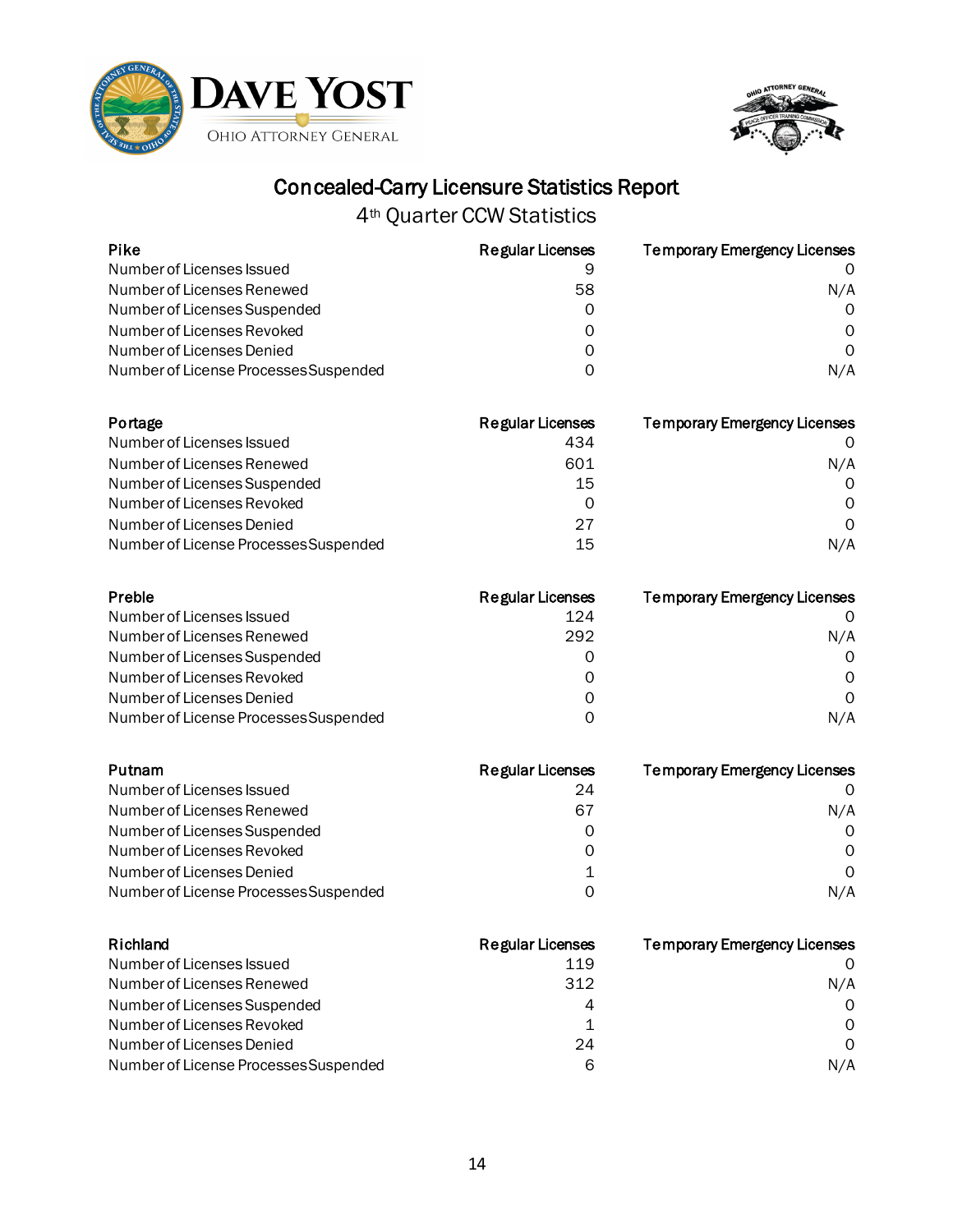



| <b>Ross</b>                           | <b>Regular Licenses</b> | <b>Temporary Emergency Licenses</b> |
|---------------------------------------|-------------------------|-------------------------------------|
| Number of Licenses Issued             | 43                      |                                     |
| Number of Licenses Renewed            | 123                     | N/A                                 |
| Number of Licenses Suspended          | 0                       | $\Omega$                            |
| Number of Licenses Revoked            | 0                       | 0                                   |
| Number of Licenses Denied             | 1                       | $\Omega$                            |
| Number of License Processes Suspended | 0                       | N/A                                 |
| Sandusky                              | <b>Regular Licenses</b> | <b>Temporary Emergency Licenses</b> |
| Number of Licenses Issued             | 82                      |                                     |
| Number of Licenses Renewed            | 174                     | N/A                                 |
| Number of Licenses Suspended          | 6                       | $\Omega$                            |
| Number of Licenses Revoked            | 0                       | 0                                   |
| Number of Licenses Denied             | 4                       | $\Omega$                            |
| Number of License Processes Suspended | 0                       | N/A                                 |
| Scioto                                | <b>Regular Licenses</b> | <b>Temporary Emergency Licenses</b> |
| Number of Licenses Issued             | 71                      |                                     |
| Number of Licenses Renewed            | 248                     | N/A                                 |
| Number of Licenses Suspended          | 2                       | 0                                   |
| Number of Licenses Revoked            | 0                       | 0                                   |
| Number of Licenses Denied             | 0                       | $\Omega$                            |
| Number of License Processes Suspended | 0                       | N/A                                 |
| Seneca                                | <b>Regular Licenses</b> | <b>Temporary Emergency Licenses</b> |
| Number of Licenses Issued             | 42                      |                                     |
| Number of Licenses Renewed            | 76                      | N/A                                 |

| Number of Licenses Suspended          |     |
|---------------------------------------|-----|
| Number of Licenses Revoked            |     |
| Number of Licenses Denied             |     |
| Number of License Processes Suspended | N/A |
|                                       |     |

| Shelby                                | <b>Regular Licenses</b> | <b>Temporary Emergency Licenses</b> |
|---------------------------------------|-------------------------|-------------------------------------|
| Number of Licenses Issued             | 80                      |                                     |
| Number of Licenses Renewed            | 192                     | N/A                                 |
| Number of Licenses Suspended          | 6                       | $\Omega$                            |
| Number of Licenses Revoked            | 4                       | $\Omega$                            |
| Number of Licenses Denied             | Ω                       | $\Omega$                            |
| Number of License Processes Suspended | ი                       | N/A                                 |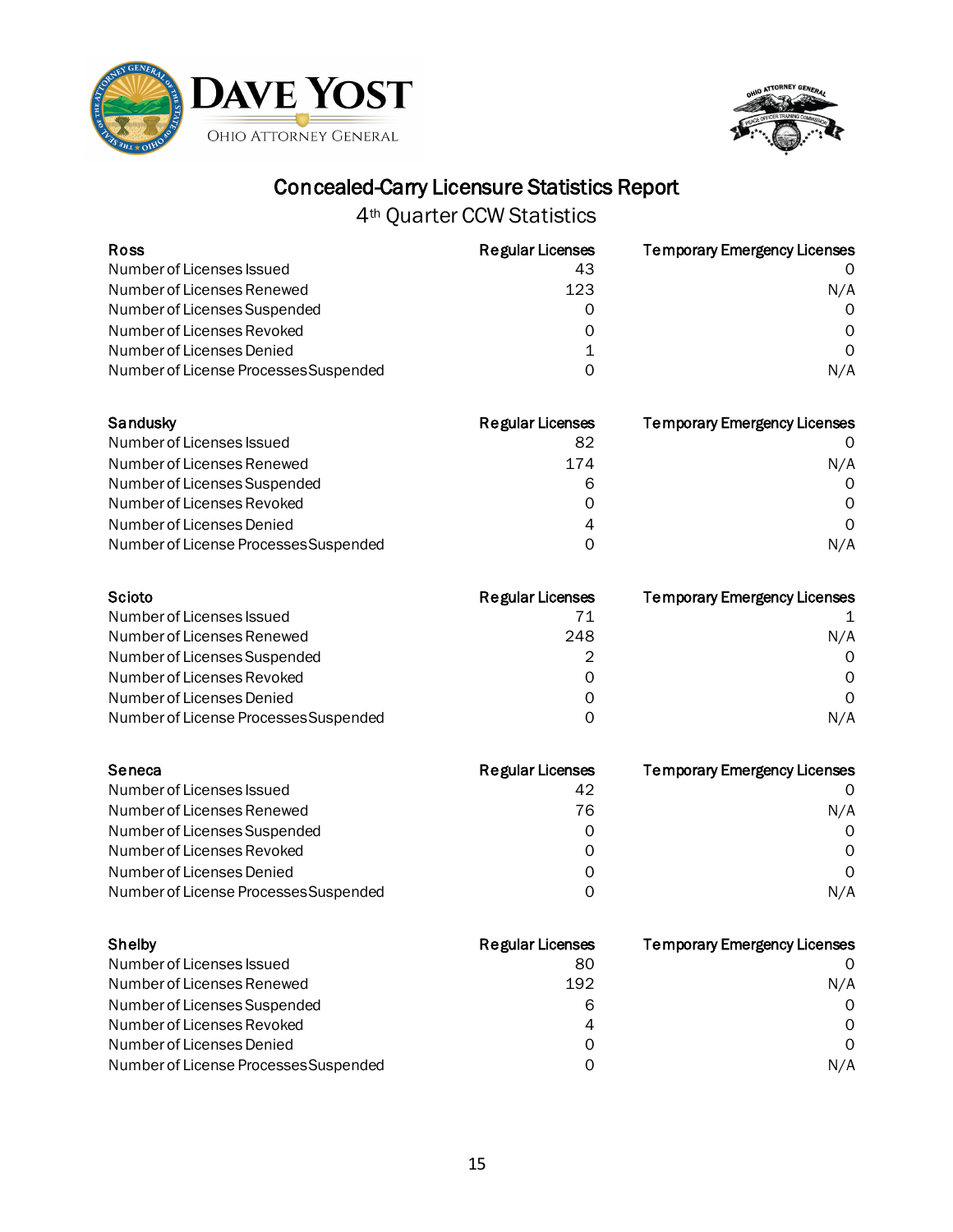



| <b>Stark</b>                          | <b>Regular Licenses</b> | <b>Temporary Emergency Licenses</b> |
|---------------------------------------|-------------------------|-------------------------------------|
| Number of Licenses Issued             | 401                     |                                     |
| Number of Licenses Renewed            | 523                     | N/A                                 |
| Number of Licenses Suspended          | 12                      | $\Omega$                            |
| Number of Licenses Revoked            | $\mathfrak{D}$          | O                                   |
| Number of Licenses Denied             | 48                      | 0                                   |
| Number of License Processes Suspended | $\Omega$                | N/A                                 |
| <b>Summit</b>                         | <b>Regular Licenses</b> | <b>Temporary Emergency Licenses</b> |
| Number of Licenses Issued             | 594                     | 0                                   |
| Number of Licenses Renewed            | 678                     | N/A                                 |
| Number of Licenses Suspended          | $\Omega$                | $\Omega$                            |
| Number of Licenses Revoked            | 2                       | $\Omega$                            |
| Number of Licenses Denied             | 29                      | 0                                   |
| Number of License Processes Suspended | 0                       | N/A                                 |
| Trumbull                              | <b>Regular Licenses</b> | <b>Temporary Emergency Licenses</b> |
| Number of Licenses Issued             | 132                     |                                     |
| Number of Licenses Renewed            | 280                     | N/A                                 |
| Number of Licenses Suspended          | 2                       | $\Omega$                            |
| Number of Licenses Revoked            | 2                       | $\Omega$                            |
| Number of Licenses Denied             | 7                       | $\Omega$                            |
| Number of License Processes Suspended | 0                       | N/A                                 |
| <b>Tuscarawas</b>                     | <b>Regular Licenses</b> | <b>Temporary Emergency Licenses</b> |
| Number of Licenses Issued             | 181                     | 0                                   |

| 1 y 3691 61 was                       | <b>ING KURI LIVGIBGO</b> | <b>Temporary Emergency Elderises</b> |
|---------------------------------------|--------------------------|--------------------------------------|
| Number of Licenses Issued             | 181                      | $\Omega$                             |
| Number of Licenses Renewed            | 307                      | N/A                                  |
| Number of Licenses Suspended          |                          | $\Omega$                             |
| Number of Licenses Revoked            | 0                        | $\Omega$                             |
| Number of Licenses Denied             | 0                        | $\Omega$                             |
| Number of License Processes Suspended | Ω                        | N/A                                  |
|                                       |                          |                                      |

| Union                                 | Regular Licenses | <b>Temporary Emergency Licenses</b> |
|---------------------------------------|------------------|-------------------------------------|
| Number of Licenses Issued             | 149              |                                     |
| Number of Licenses Renewed            | 168              | N/A                                 |
| Number of Licenses Suspended          |                  | $\Omega$                            |
| Number of Licenses Revoked            | 0                | $\Omega$                            |
| Number of Licenses Denied             | 0                | $\Omega$                            |
| Number of License Processes Suspended | ი                | N/A                                 |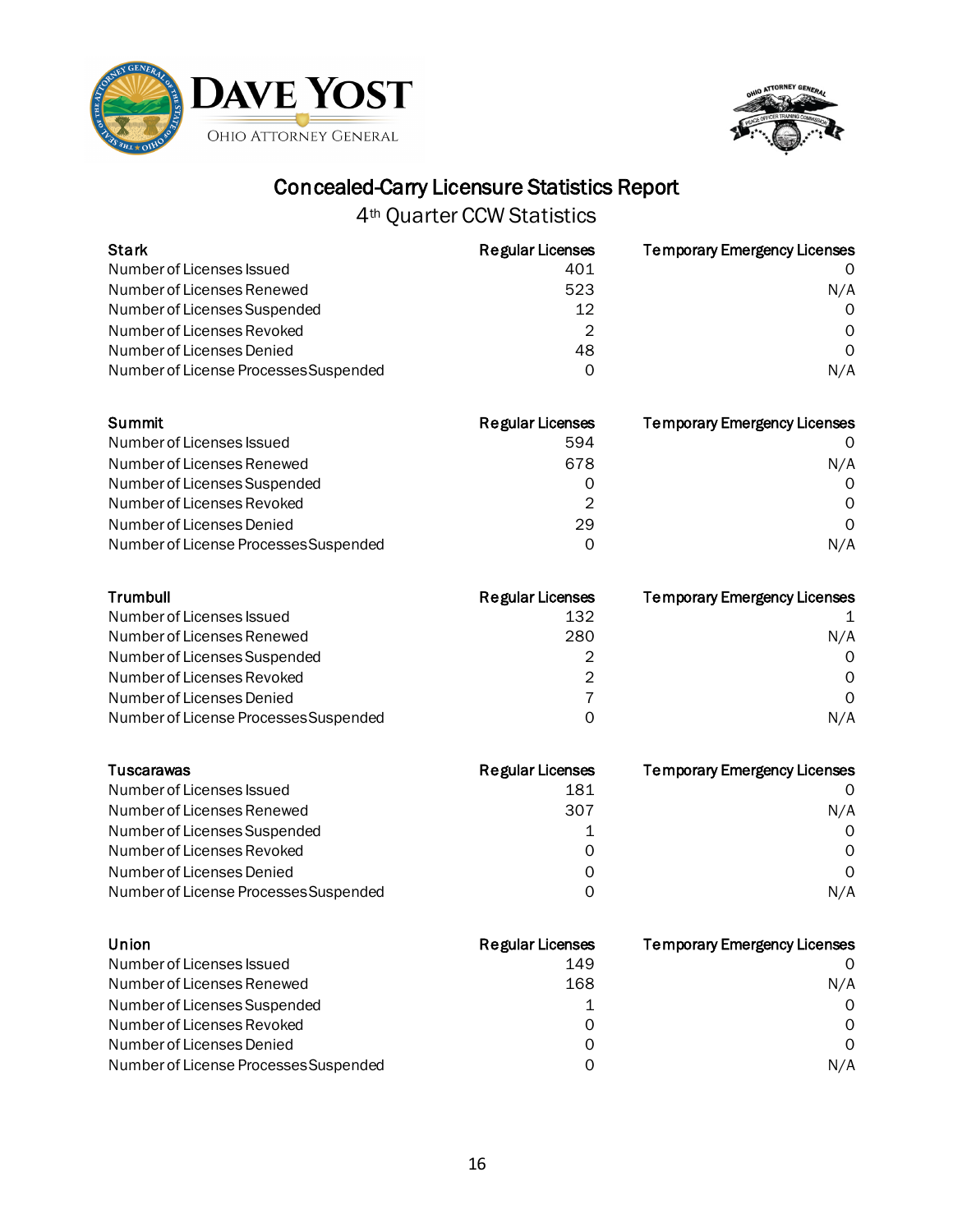



| Van Wert                              | <b>Regular Licenses</b> | <b>Temporary Emergency Licenses</b> |
|---------------------------------------|-------------------------|-------------------------------------|
| Number of Licenses Issued             | 19                      | 0                                   |
| Number of Licenses Renewed            | 67                      | N/A                                 |
| Number of Licenses Suspended          | 0                       | 0                                   |
| Number of Licenses Revoked            | 0                       | 0                                   |
| Number of Licenses Denied             | 0                       | 0                                   |
| Number of License Processes Suspended | 0                       | N/A                                 |
| Vinton                                | <b>Regular Licenses</b> | <b>Temporary Emergency Licenses</b> |
| Number of Licenses Issued             | 40                      | O                                   |
| Number of Licenses Renewed            | 85                      | N/A                                 |
| Number of Licenses Suspended          | 4                       | 0                                   |
| Number of Licenses Revoked            | 0                       | Ω                                   |
| Number of Licenses Denied             | 0                       | 0                                   |
| Number of License Processes Suspended | 4                       | N/A                                 |
| Warren                                | <b>Regular Licenses</b> | <b>Temporary Emergency Licenses</b> |
| Number of Licenses Issued             | 248                     | O                                   |
| Number of Licenses Renewed            | 507                     | N/A                                 |
| Number of Licenses Suspended          | 6                       | 0                                   |
| Number of Licenses Revoked            | 0                       | 0                                   |
| Number of Licenses Denied             | 6                       | $\Omega$                            |
| Number of License Processes Suspended | 0                       | N/A                                 |
| Washington                            | <b>Regular Licenses</b> | <b>Temporary Emergency Licenses</b> |
| Number of Licenses Issued             | 45                      | 0                                   |
| Number of Licenses Renewed            | 116                     | N/A                                 |
| Number of Licenses Suspended          | 1                       | 0                                   |
| Number of Licenses Revoked            | 0                       | 0                                   |
| Number of Licenses Denied             | 3                       | 0                                   |
| Number of License Processes Suspended | 0                       | N/A                                 |
| Wayne                                 | <b>Regular Licenses</b> | <b>Temporary Emergency Licenses</b> |
| Number of Licenses Issued             | 235                     | O                                   |
| Number of Licenses Renewed            | 515                     | N/A                                 |
| Number of Licenses Suspended          | 4                       | 0                                   |
| Number of Licenses Revoked            | 0                       | $\Omega$                            |
| Number of Licenses Denied             | 1                       | 0                                   |
| Number of License Processes Suspended | 0                       | N/A                                 |